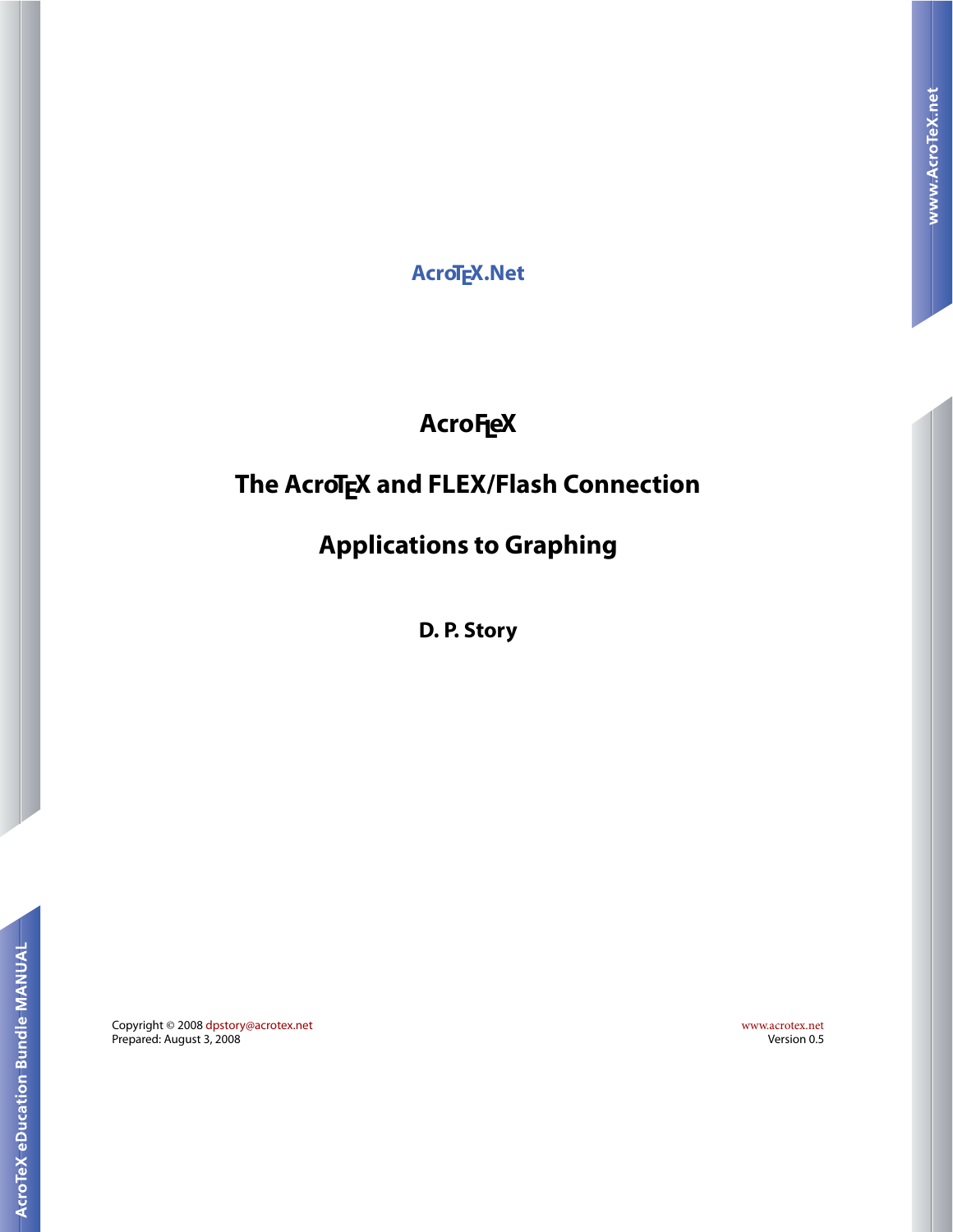## **Table of Contents**

| 1                               | <b>Introduction</b>        |  |                |
|---------------------------------|----------------------------|--|----------------|
|                                 | 1.1                        |  |                |
|                                 | 1.2                        |  | -3             |
| $\overline{2}$                  | <b>Requirements</b><br>4   |  |                |
|                                 | 2.1                        |  | $\overline{4}$ |
|                                 | 2.2                        |  |                |
|                                 | 2.3                        |  | -5             |
| 3<br>The AcroFeXGraphing System |                            |  | 6              |
|                                 | 3.1                        |  |                |
|                                 | 3.2                        |  |                |
|                                 |                            |  |                |
|                                 |                            |  |                |
|                                 | 3.3                        |  |                |
|                                 | 3.4                        |  |                |
|                                 | 3.5                        |  |                |
|                                 | <b>Customizations</b><br>4 |  | 15             |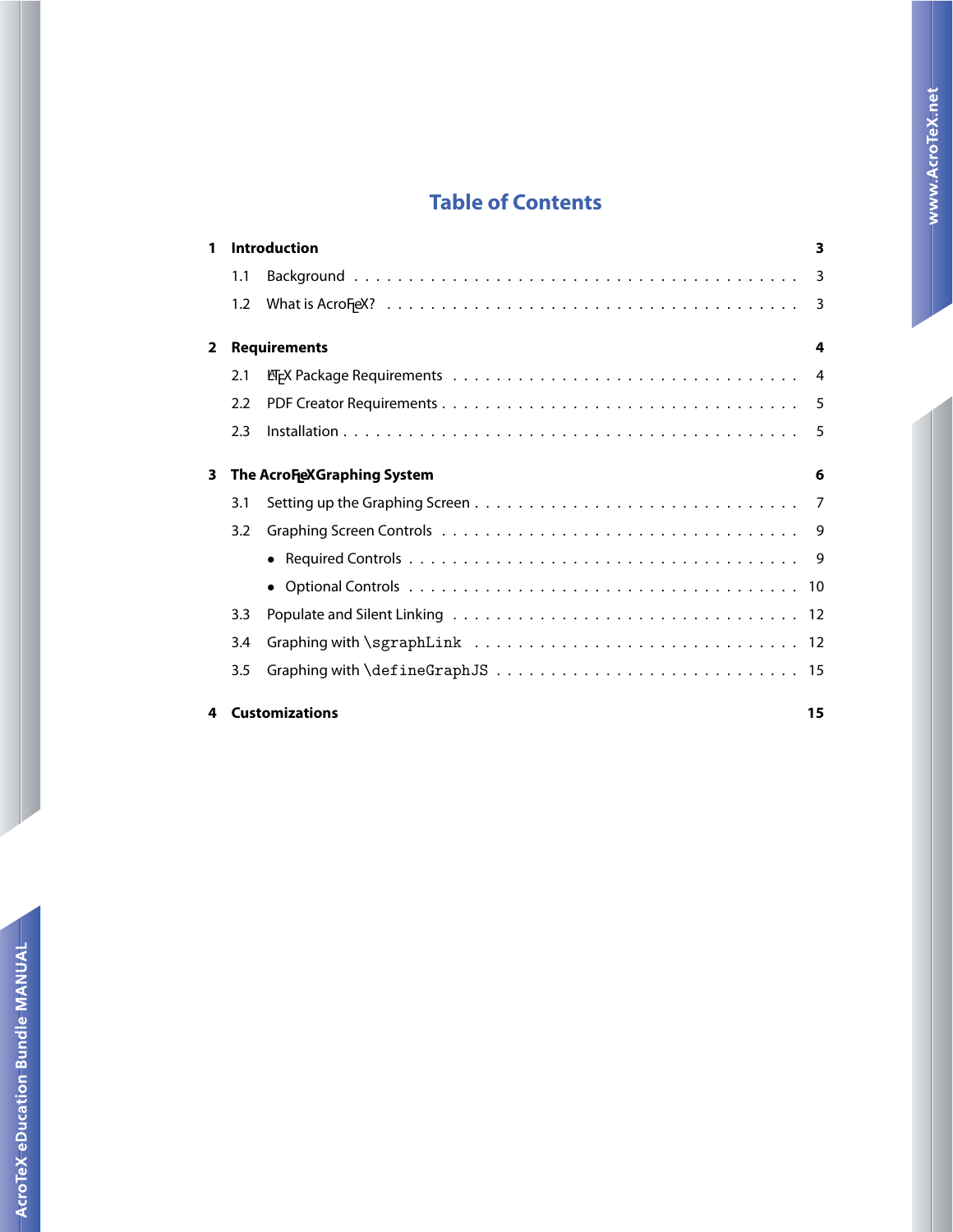#### <span id="page-2-0"></span>**1. Introduction**

The **AcroF<sub>I</sub>eX** Graphing Bundle is used to create a *graphing screen* that can be incorporated into a PDF document and viewed within Adobe Reader, version 9.0 or later. The graphing screen can be interactive or non-interactive.

For the interactive graphing screen, the user can enter an expression representing a function of a single variable  $x$ , a polar function of  $t$ , or a set of parametric equations that are functions of  $t$ . Various controls are provided to change the viewing window, for shifting horizontally and vertically, and for zooming in or out.

For the non-interactive graphing screen, the screen is populated when the user clicks a link created by \sgraphLink. \sgraphLink passes such information as the function, domain, and range to the graphing routines of AcroF<sub>l</sub>eX.

In this version of AcroFeX, up to four functions can be graphed and four sets of plotted points can be displayed, on one graphing screen.

The graph screen itself is actually a SWF file, named acroflex.swf. This SWF file is part of the AcroFeX distribution. This package uses the rmannot package, also written by this author, to create rich media annotations, to embed acroflex.swf in the PDF document, and to display the SWF through the rich media annotation.

#### **1.1. Background**

Version 9 of Acrobat/Adobe Reader introduces the rich media annotation which plays FLV movies, and SWF animations, and MP3 files.<sup>1</sup> Acrobat/Adobe Reader also provides a scripting bridge between JavaScript for Acrobat, and ActionScript, the scripting language of Flash player. This bridge enables the PDF and the Flash widget, embedded in the rich media annotation, to communicate. The scripting bridge opens up wonderful opportunities for applications to the education sector. The AcroF<sub>L</sub>eX Graphing Bundle is one such application of the new PDF-Flash connection to education.

**AcroFeX** uses the commercial product Adobe FLEX Builder 3 and FLEX 3 SDK to produce Flash widgets, and the AeB to create PDF documents with appropriate JavaScript to communicate with the Flash widget. FLEX Builder 3 is currently free for students and educators, the FLEX 3 SDK is free to all.

### 1.2. What is AcroFeX?

The word **AcroF<sub>I</sub>eX** is meant to convey a merging of two computer technologies:

• **Acro**: connotes both **Adobe Acrobat** (**Adobe Reader**) and **AcroTEX** (as in the **AcroTEX eDucation Bundle** or, just **AeB**).

<sup>&</sup>lt;sup>1</sup>The rich media annotation is introduced in Adobe Supplement to the ISO 32000, which documents BaseLevel 1.7, ExtensionLevel 3, the Adobe's extensions to PDF 1.7.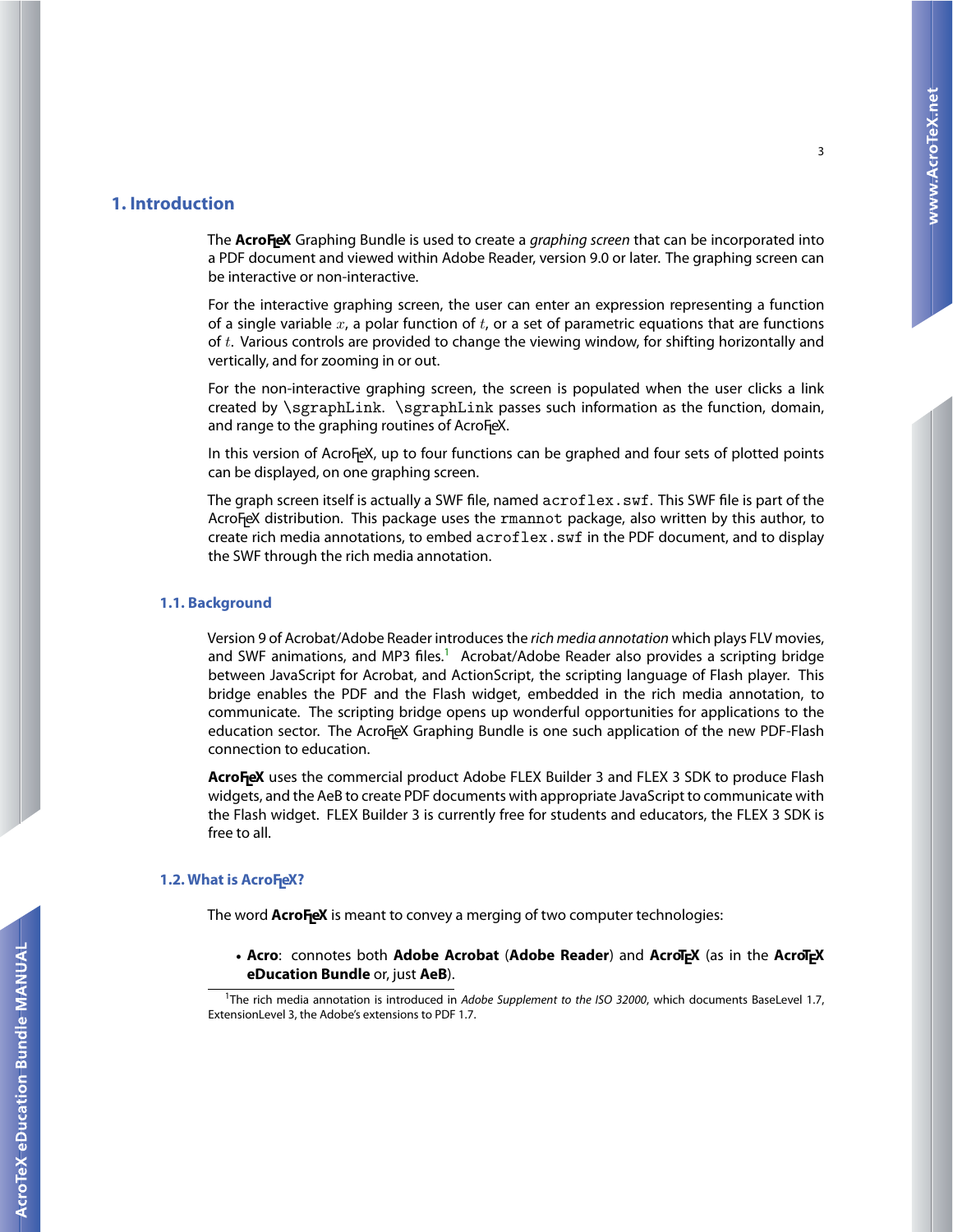<span id="page-3-0"></span>• **FL eX**: connotes **Adobe FLEX 3**. FLEX 3 is used to create SWF files to interact with the user. In the case of graphing, plotting information is passed from Acrobat, via JavaScript, to the Flash widget. ActionScript takes the data, and plots the points provided, and connects them with a smooth curve.

#### **2. Requirements**

In this section we list the requirements for this package.

#### **2.1. LTEX Package Requirements**

The preamble of the demo file afgraph.tex lists:

```
\usepackage[%
    driver=dvipsone,
    web={nodirectory,pro,tight,usesf},
    eforms,exerquiz,dljslib={ImplMulti},
    graphicxsp={showembeds}
]{aeb_pro}
\usepackage{acroflex}
```
Let me comment on each of these lines.

• \usepackage{acroflex}: Of course, we use the acroflex package. The acroflex package **requires** the rmannot package. The latter package is the one that creates the rich media annotation, embeds the graphing Flash widget, acroflex.swf, and displays it. The rmannot package is the only one listed in acroflex.dtx as required, however, more packages are really required, as discussed in the next items.

graphicxsp: A **required** package. The rmannot package requires graphicxsp. The graphicxsp package, part of the AeB Pro Bundle, provides embedding of poster graphics for a rich media annotation. A poster graphic is the appearance you see when the annotation is not activated.

 $\bullet$  \usepackage{aeb\_pro}: A **required** package. The AcroF<sub>l</sub>eX Graphing Bundle uses the willClose environment to assure the document will behave properly when the user closes the document.

Its options, the so-called **AeB Control Central**, represent a convenient way to input the other required packages (in optimal order) needed by the acroflex package.

If aeb\_pro is not used, then the individual required packages must be input using the \usepackage mechanism.

We input the aeb\_pro package before the acroflex package.

We now comment on each of the options used in the aeb\_pro package: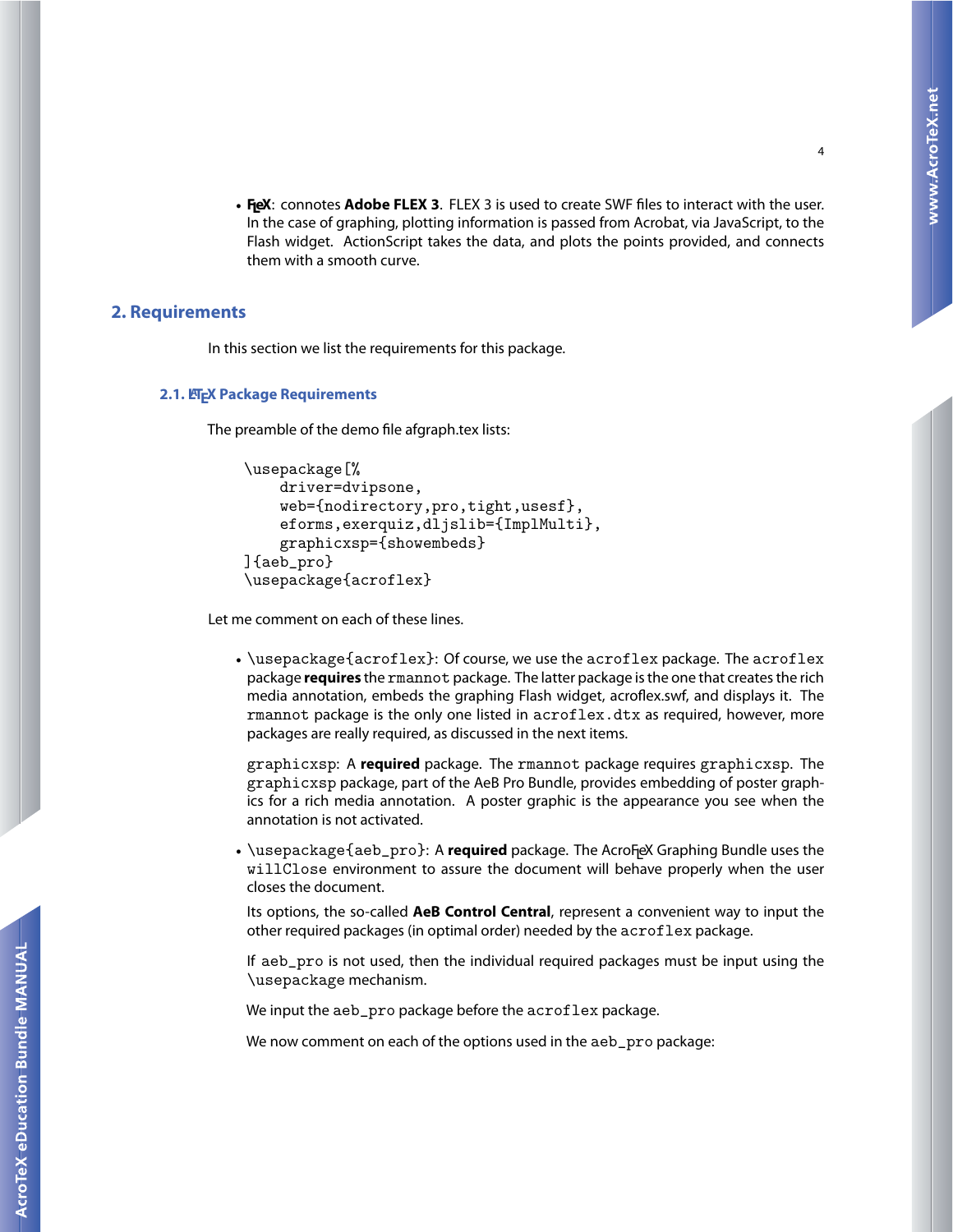#### <span id="page-4-0"></span>Requirements 5

- **–** driver: This system uses Acrobat Distiller, which distills a PostScript file. The driver values this package uses are dvips and dvipsone. Setting the driver is important because the dvi-to-ps application (dvips and dvipsone) consumes the dvi file produced by the T<sub>EX</sub> compiler and writes a PostScript file that Acrobat Distiller consumes.
- **–** web: The web package is not really required. It is used to create a PDF page size convenient to view on a computer monitor. This package has many options and features for the document author to design a document for screen—or for paper viewing.

The web package brings in the hyperref package, which is a **required package**. If web is not used, hyperref needs to be input.

- **–** eforms: A **required** package. This package provides form field and link support for the AcroF<sub>l</sub>eX Graphing Bundle. The  $\tt{eforms}$ , in turn, inputs the  $\tt{insdljs}$  package, which provides support for document-level JavaScript. It is the document-level JavaScript where much of the work is done: parsing input, calculating graphing data, and sending this data off to the acroflex. swf widget for display.
- **–** exerquiz: A **required** package. The exerquiz package has several function parsing methods defined in its document-level JavaScript. AcroF<sub>l</sub>eX uses these parsing routines. One of these days, I'll separate out the parsing routines from exerquiz, but not now.
- **–** dljslib: An optional, but recommended package. We use this package for its ImplMulti option. This option simplifies the problem of entering functional expressions. Without the ImplMulti, to enter  $2x \sin^2(2x)$ , the user would have to type explicit multiplications,  $2*x*(sin(2*x))$  <sup>2</sup>, with the ImplMulti option, the user needs only enter  $2x\sin^2(2x)$ .
- **–** graphicxsp: The graphicxsp is a **required** package of rmannot, but we input it earlier so we can set its options through the **AeB Control Central** (part of AeB Pro).

#### **2.2. PDF Creator Requirements**

This package requires Acrobat Distiller 9.0 (or later) to convert PostScript files to PDF. Because this package uses rmannot to create rich media annotations, there is also a requirement that the Distiller must be opened using the -F command line flag. See the documentation of the rmannot package for more details.

#### **2.3. Installation**

The installation of the acroflex package is straightforward. Place acroflex.zip in the search path of your T<sub>F</sub>X system and unzip. Unzipping creates a folder named acroflex. Refresh your filename database, if your system requires it.

Accompanying the distribution is a file named acroflex.cfg. Open this file in your favorite text editor and you see the following lines.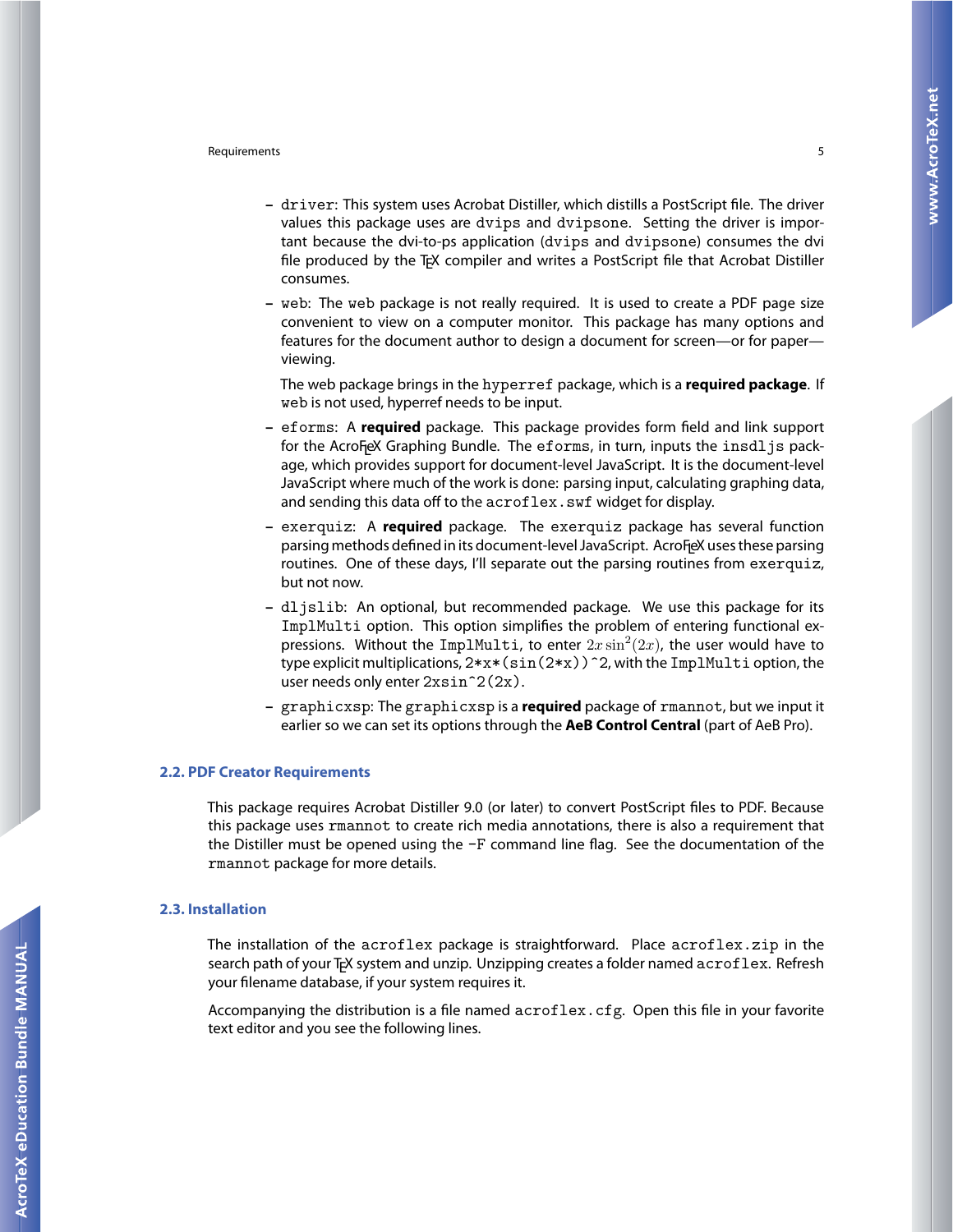```
%
% AcroFleX Graphing Bundle Configuration File
% D. P. Story, dpstory@acrotex.net
%
\pathToAcroFlex{C:/acrotex/aebpro/acroflex/swf}
```
Edit the argument of \pathToAcroFlex (defined in the acroflex package) to the path of the folder that contains the  $acroflex.swf$  Flash file. Save and close  $acroflex.cfg.$ 

Of course, you need to install the latest versions of AeB (the AcroT<sub>EX</sub> eDucation Bundle), AeB Pro, graphicxsp, and rmannot. Follow the package documentation closely for installation, some of the packages require that certain JavaScript file be installed.

## **3. The AcroFeX Graphing System**

This package defines several document-level scripts, the two primary ones are  $Graph\_xy()$  and Graph  $xvt()$ , the others support these two. Graph  $xv()$  and Graph  $xvt()$  take the data passed to it, parse it, create plot data, and send it off to the AcroF<sub>L</sub>eX graphing widget to graph the data by way of the infamous scripting bridge. Details of these functions can be found in the documentation in the acroflex.dtx file.

In the AcroF<sub>l</sub>eX graphing system there are three modes of operation: interactive, populate, and silent.

• **Interactive:** This occurs when the user enters a function through the UI.

The following controls are required:

```
\funcInputField, \graphBtn, \numPoints
\domMin, \domMax, \rngMin, \rngMax,
```
If parametric or polar graphs are to be used, then \domMinP and \domMaxP are also required. The other controls are optional:

\graphClrBtn \amtShift (\hShiftL, \hShiftR, \vShiftD, \vShiftU) \zoomInOut, \savedelSelBtn, \functionSelect

The \graphClrBtn button is recommended, though not required. All these commands will be discussed in detail in the pages that follow.

• **Populate:** This mode occurs when the graphing parameters are passed to Graph\_xy (or Graph\_xyt) by \sgraphLink (or some other command). All the essential information is passed as arguments. The target graphing screen has all the required controls, as listed above. The command initiating the graphing must set the graph\_props.populate property to true. In this case the graphing data populate the required fields and the graph will be drawn. It is the document author's responsibility to only use populate on graphing screens that have all the required control fields.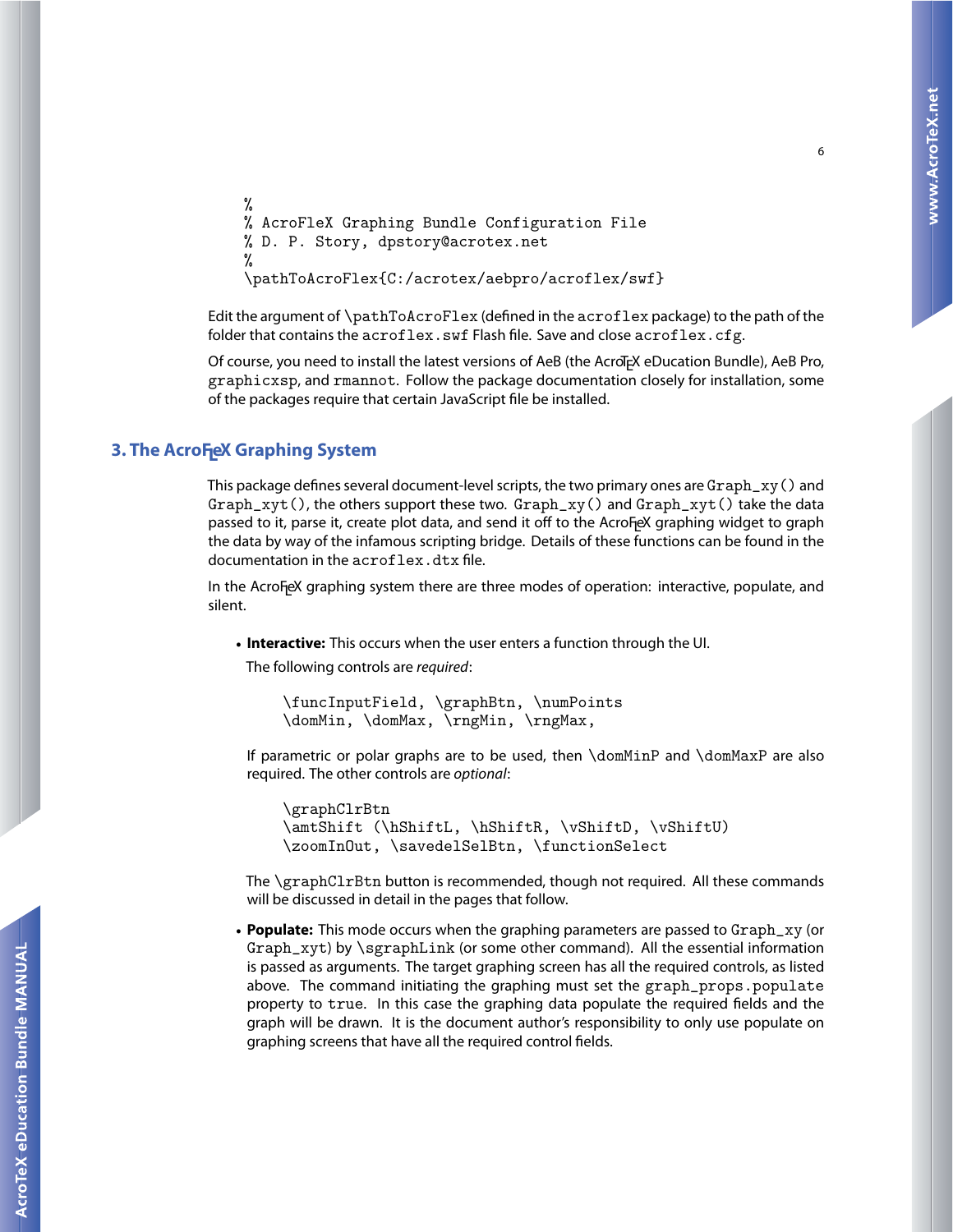<span id="page-6-0"></span>Populate behaves exactly like interactive, but the graphing data is passed to the graphing routines in pre-packaged form, prepared by the document author; the user, however, can manipulate the curve once it appears.

The required controls are the same as the interactive mode.

• **Silent:** In the non-interactive mode, there must be no controls other than \graphClrBtn. Basically, the document author prepares some pre-packaged graphs to be displayed to the user, without interaction. These may go along with a tutorial discussion symmetry, periodicity, tangent lines, etc.

If the document author wants the user to interact with the graph, the required controls need to be supplied and the graph\_props.populate property needs to be set to true. That is, use the populate mode.

#### **3.1. Setting up the Graphing Screen**

It should be a hard and fast rule that all content concerning a graphing screen should occur on the same page as the rich media annotation that displays the graphing screen. Should discussion cross page boundaries, create another graphing screen for that page. Never fear, the AcroFeX graphing widget is only embedded once, so adding more graphing screens does not bloat the size of the file.

There are three commands to set up an AcroFeX graph screen  $\dim\text{ScreenGraph}$ ,  $\langle\text{graphName}\rangle$ and \graphScreen. The use of the command \dimScreenGraph is not required, but recommended.

```
\dimScreenGraph{<width>}{<height>}
\graphName{<unique_name>}
\graphScreen[<rmannot_options>]{<width>}{<height>}
```
**Command Description:** We describe each of these three, and their parameters.

• \dimScreenGraph: This command is a convenient way of setting the dimensions of the graphing screen. You specify the width of the screen using the <width> parameter and the height of the screen using the <height> parameter. These values are passed through a \setlength, so simple calculations on the dimension can be performed on the parameters. (The calc package is used by the web package.) This command then defines macros \hScreenGraph and \vScreenGraph to hold these two dimensions, respectively. \hScreenGraph and \vScreenGraph can be used in \graphScreen, or in setting up minipages based on these lengths, for example.

If the aspect ratio of all your graphing screens is going to be the same, then it suffices to use \dimScreenGraph only once in the document.

• \graphName: Use this command to define a unique name for this graphing screen. Each screen must have a different name. This command defines the text macro  $\arg supp N$ ame, which expands to the given name.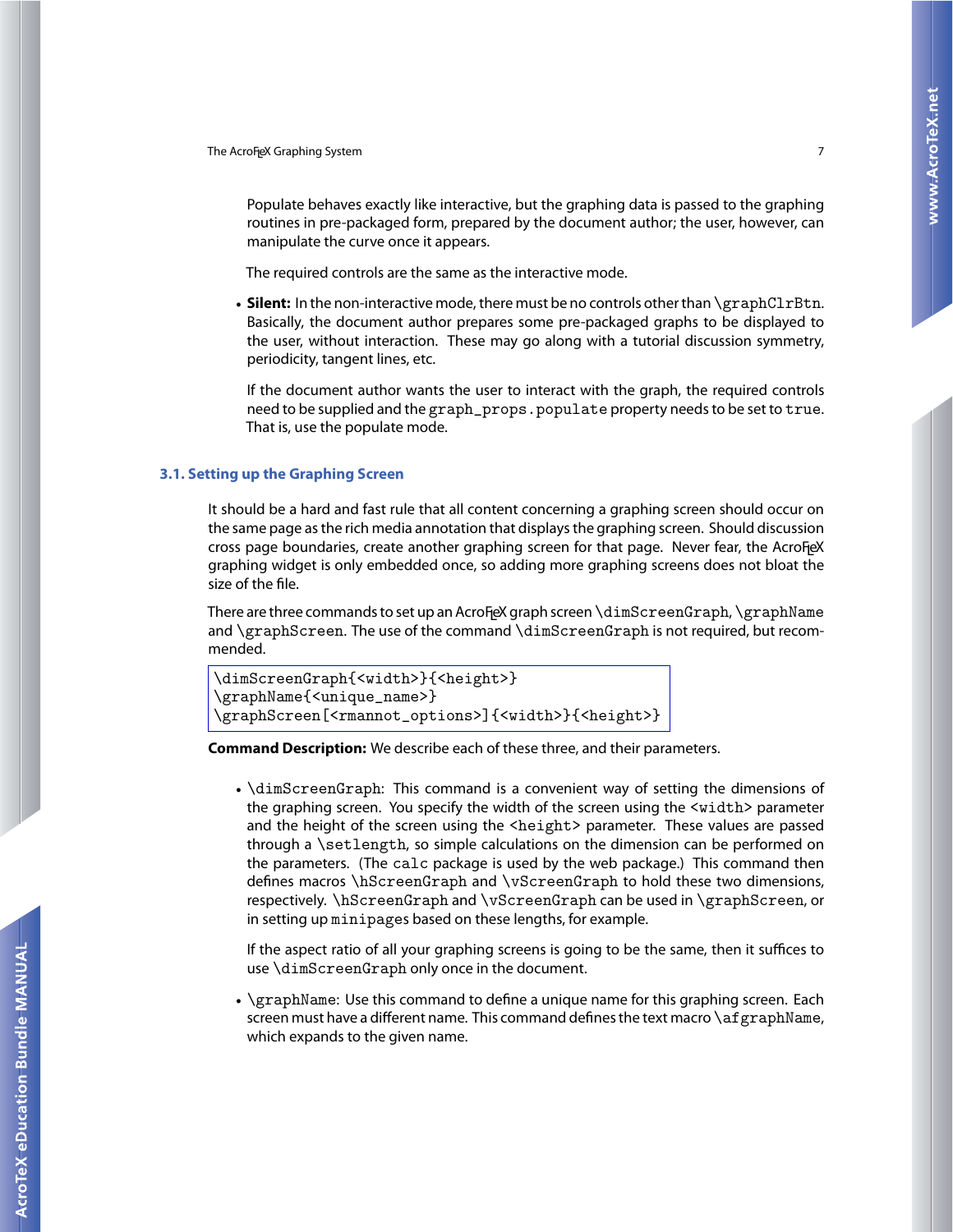- \graphScreen: This is the main command of this package, it's the one that creates a rich media annotation and associates it with the AcroF<sub>L</sub>eX Graphing widget. It has three parameters:
	- 1. [<rmannot\_options>] is optional and just passes to the underlying command \rmAnnot (defined in the rmannot package) that actually creates the rich media annotation. The most "important" key-value pair, for this package, is the poster key, through this key, a poster can be associated with the annotation.
	- 2. <width> is the width of the graph screen, if \dimScreenGraph was used, just use \hScreenGraph as this value.
	- 3. <height> is height the screen of the graph screen, if \dimScreenGraph was used, just use \vScreenGraph as this value.

The \graphScreen can be resized using \resizebox or \scalebox (from the graphicx package) to obtain a larger or smaller graph screen with the same aspect ratio.

The following is an example of the usage of each of these three commands. Note that the height is three-fourths that of the width.

```
\dimScreenGraph{186bp}{186bp*3/4}
\graphName{graph1}
\graphScreen[poster=aflogo]{\hScreenGraph}{\vScreenGraph}
```
**Graphing Screen in a Floating Window.** The graphing window can appear in a floating window as well. The \iconFloatGraphScreen command is used to create such a screen.

\iconFloatGraphScreen[<key\_values>]{<width>}{<height>}

**Parameter Description:** The command has three parameters. The first optional one is passed as the first optional parameter of the underlying \graphScreen command. The \graphScreen command uses the two parameters \hScreenGraph and \vScreenGraph, defined through the \dimScreenGraph command, to set the dimensions of the graph screen. The graph screen is then resized using \resizebox from the graphicx package. The other two parameters, <width> and <height>, are simply passed to \resizebox. See the documentation on \resizebox for details on these parameters.

For example,

\iconFloatGraphScreen[poster=aflogo]{40bp}{!}

The first parameter is used to define a poster of the icon, the second parameter is 40bp which means to resize the graphic to a width of 40bp, the third parameter of exclamation point (!) signals \resizebox to maintain the aspect ratio of the graphic.

The \iconFloatGraphScreen command is implemented by creating a rich media annotation for the AcroF<sub>l</sub>eX Graphing widget, with a form field button on top of it that is transparent. Pressing on the icon is actually pressing on the button. The button action activates the graphing screen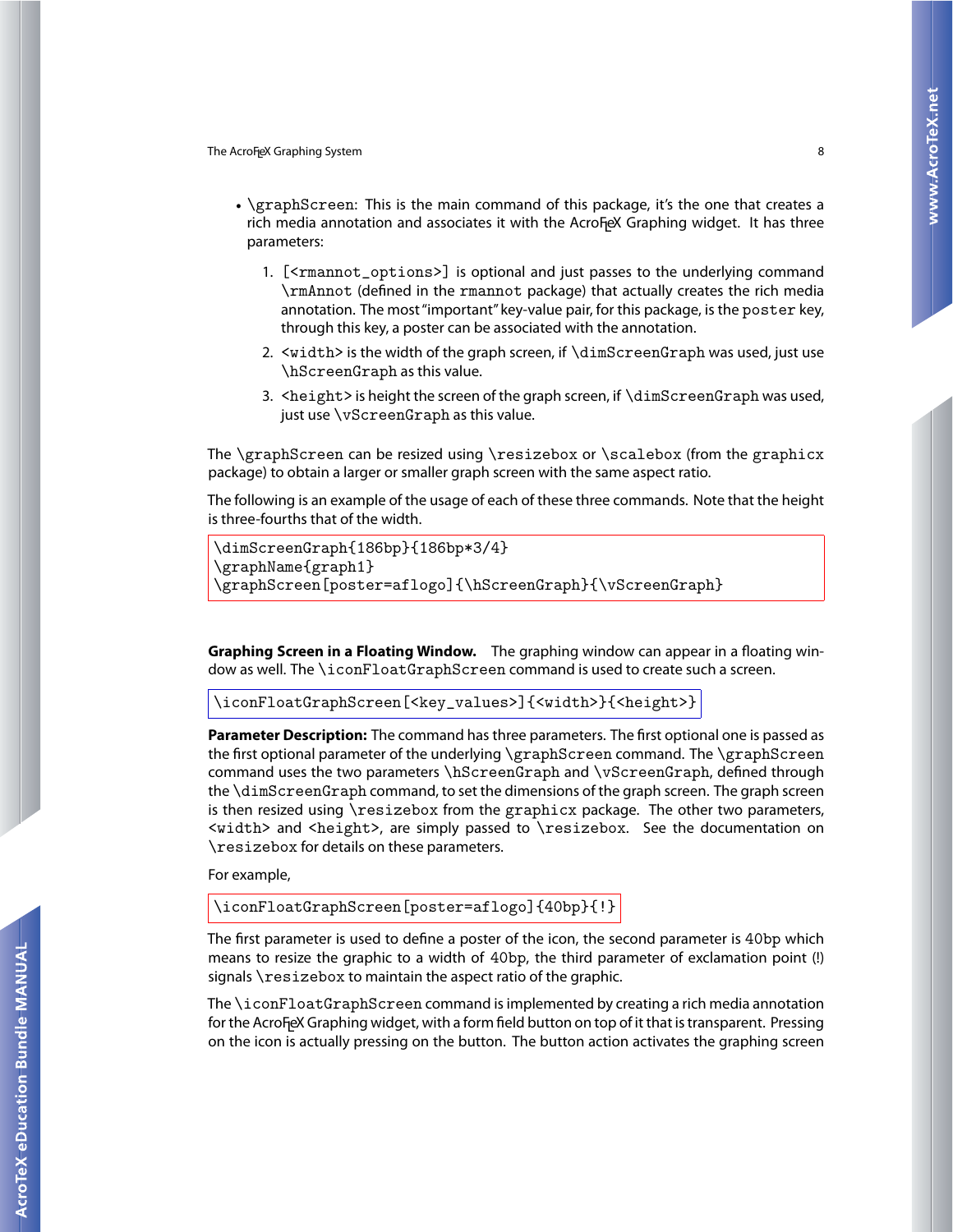<span id="page-8-0"></span>if it is not activated, and deactivates it if it is activated. The graphing screen might be the target of graphing data sent to it by the \sgraphLink command, see [Section 3.4,](#page-11-0) page 12, or through the graphing screen controls, these are explained next.

#### **3.2. Graphing Screen Controls**

The controls described in this section are used for interactive and populate modes.

#### • **Required Controls**

For interactive or populate mode, in addition to \graphScreen, several controls are required so the user can manipulate the graph.

```
\funcInputField[<key_values>]{<width>}{<height>}
```
**Command Description:** The field created by \funcInputField<sup>2</sup> is used to enter a function or a set of points to be graphed. The function is parsed by the exerquiz routines, so the same syntax that is used for exerquiz quizzes and short quizzes is used. The <key\_values> are passed to the underlining text field and can be used to change the appearance of the field, see the eformman.pdf for more information. The <width> and <height> are the width and height, respectively, of the text field.

\graphBtn[<key\_values>]{<width>}{<height>}

**Command Description:** The graph button. Once the user has entered a required data into the required fields, the user press this button and the graph appears in the graph screen. The parameters are the same as for \funcInputField, the descriptions are the same.

```
\numPoints[<key_values>]{<width>}{<height>}
```
**Command Description:** This text field displays the number of points to be plotted. It is editable, the user can change this value. The parameters are the same as for \funcInputField, the descriptions are the same.

```
\domMin[<key_values>]{<width>}{<height>}
\domMax[<key_values>]{<width>}{<height>}
\rngMin[<key_values>]{<width>}{<height>}
\rngMax[<key_values>]{<width>}{<height>}
```
**Command Description:** The graphing window is set by these four text fields. When the curve is graphed, only the rectangular window  $\{\domMin, \domMax \} \times \frac{MinMin}{max}$  is displayed.<sup>3</sup> The parameters are the same as for  $\{\text{funcInputField}, \text{the descriptions are the same.}$ 

If parametric and polar graphing is required of the user, then \domMinP and \domMaxP are required as well.

 $^2$ The command was originally misnamed \fileInputField and is still recognized by the AcroF<sub>L</sub>eX package; however, document authors should use the command \funcInputField. 3By this notation, I mean the intervals determined by the values of these intervals.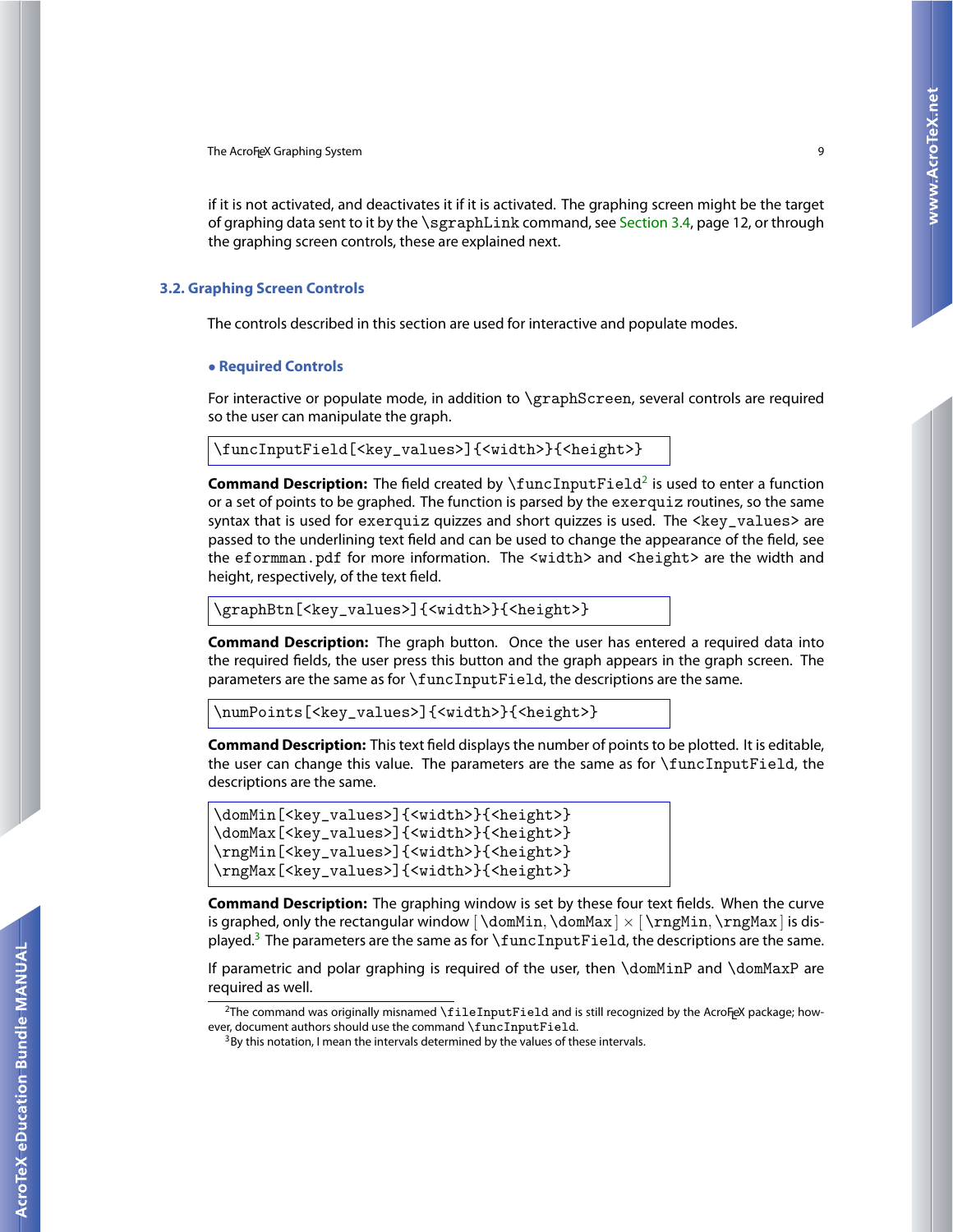```
\domMinP[<key_values>]{<width>}{<height>}
\domMaxP[<key_values>]{<width>}{<height>}
```
**Command Description:** The interval [ \domMinP, \domMaxP ] is the interval over which a set of parametric equations is traced; in the case of polar functions, this interval is used for the domain of the polar function. The parameters are the same as for \funcInputField, the descriptions are the same.

**Setting the default values.** Whereas it is possible to set the default values of the fields just described, a more convenient method is used.

```
\defaultFunction{<function|points>}
\defaultNumPoints{<postive_integer>}
\defaultDomRng{<x_min>}{<x_max>}{<y_min>}{<y_max>}
\defaultDomP{<t_min>}{<t_max>}
```
These can be executed, along with \graphName, just before the \graphScreen command. The values of their parameters will then populate the corresponding fields as default values.

The following are the default values of all the required fields, as defined by the acroflex package. Note that all of these are parsed (with the exception of the number of points) using exerquiz's parsing routines; consequently, a value such as 2\*PI is perfectly legal.

```
\defaultFunction{x^2}
\defaultNumPoints{40}
\defaultDomRng{-2}{2}{0}{4}
\defaultDomP{0}{2*PI}
```
#### • **Optional Controls**

There are several other optional controls that may be useful in manipulating a graph.

\graphClrBtn[<key\_values>]{<width>}{<height>}

On clicking this button, the current graphing screen is cleared of all graphs and plotted points. Shift-clicking this button deactivates the graphing screen, and the annotation's poster appears.

**Multiple Plots.** By using the \functionSelect combo box, the user can graph multiple curves.

```
\savedelSelBtn[<key_values>]{<width>}{<height>}
\functionSelect[<key_values>]{<width>}{<height>}
```
The \functionSelect combo box serves several purposes. It consists of eight items that appear as Curve 1, Curve 2, Curve 3, Curve 4, Plot 1, Plot 2, Plot 3, Plot 4. When this combo box is present, the user is able to graph multiple curves and plots. Changing the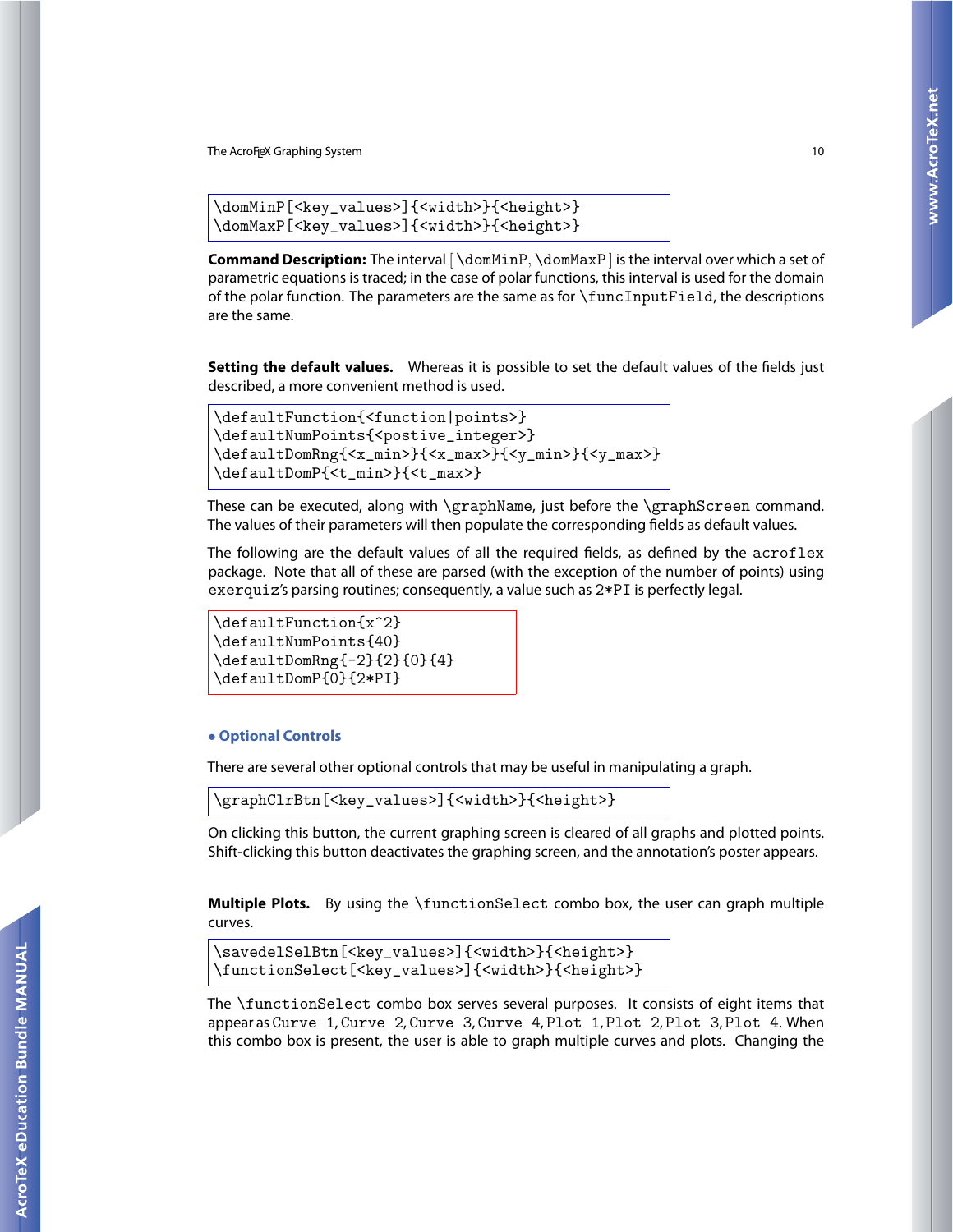combo box to Curve 2, for example, and pressing the \graphBtn button, the function will be graphed on Curve 2. There are four curves possible, and four sets of plotted points. The different curves and plots are color coded.

When the \savedelSelBtn is also present, the user can click on it and save the function definion under that curve or plot. These expressions will only be saved during the current viewing session in Adobe Reader, but if the user is on Acrobat, the PDF can be saved and the values added to the combo list will be saved as well.

The parameters are the same as for \funcInputField, the descriptions are the same.

**Horizontal and Vertical Shifting.** There are several controls that shift the graphing window vertically or horizontally.

```
\amtShift[<key_values>]{<width>}{<height>}
\hShiftL{<text>}
\hShiftR{<text>}
\vShiftU{<text>}
\vShiftD{<text>}
```
The  $\ant\mathsf{S}_\mathsf{t}$  is a text field, its value is a positive number that will be used to shift the graphing window horizontally or vertically. The user can change this value. The parameters are the same as for \funcInputField, the descriptions are the same.

The other four commands are implemented as links, then clicked, the graphing window moves the amount specified in \amtShift field left (\hShiftL), right (\hShiftR), up (\vShiftU) or down ( $\sqrt{vShiftD}$ ). The argument <text> is the text to be used to identify the link.

**Zoom, zoom, zoom.** The user can be allowed to optionally zoom the graph out or in by providing the control \zoomInOut.

```
\zoomInOut[<key_values>]{<width>}{<height>}
```
Click the \zoomInOut button zooms out by an amount shown in the \amtShift field; shiftclicking will zoom in by the amount shown in the \amtShift field. The parameters are the same as for \funcInputField, the descriptions are the same.

**Setting the default values.** As with the required controls, the optional ones can be given default values through convenience macros.

```
\defaultShiftAmt{<positive_number>}
\defaultShiftAmt{1}
```
The \defaultShiftAmt is used to set the default value of the \amtShift field; the default value is \defaultShiftAmt{1}.

The \functionSelect lists four curves and four plots. The text can be changed by through the following text macros. Each command is followed by its default definition.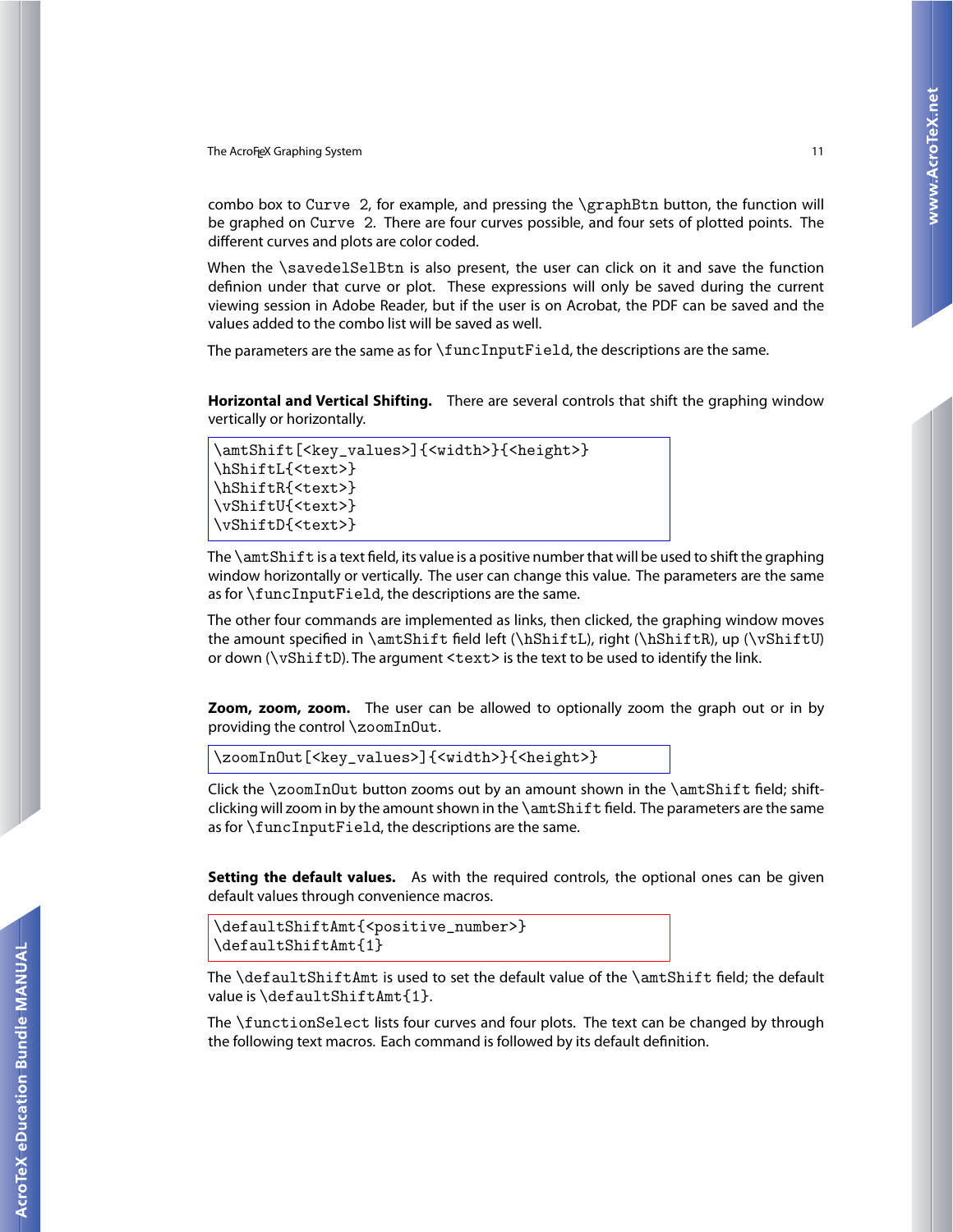```
\afCurve{<name_for_curve>}
\afCurve{Curve}
\afPoint{<name_for_point>}
\afPoint{Point}
\afUnused{<unused>}
\afUnused{--unused}
```
The definitions values of \afCurve and \afPoint are the target of several search using regular expressions. If the values of \afCurve and \afPoint are too complex, the regular expression search may fail. Try to keep these definitions to ASCII characters.

#### **3.3. Populate and Silent Linking**

The previous section details the interactive mode, where the \graphScreen is present with all its required controls, and possibly some optional controls. Curves are generated purely through the user interface, that is, the user enters data into the various form fields, clicks the \graphBtn, and voilà, the graph is drawn!

In this section, the populate mode is discussed as well as silent mode.

### **3.4. Graphing with** \sgraphLink

The document author can prepare function/points to be graphed, along with all the essential data needed to view the graph. For populate, the graphing data populate the required text field, and is available for the user then to manipulate. The population of an interactive graphing screen is done though a special link, the \sgraphLink. (The "s" in \sgraphLink stands for "silent," but that was before I made the design decision to have a populate mode.)

The syntax for  $\sqrt{\sqrt{\sqrt{2}}}$ 

\sgraphLink[<appearance>]{<graph\_key\_vals>}{<func|points>}{<text>}

**Parameter Description:** The command takes four parameters, the first is the usual optional parameter that can be used to change the appearance of the link. The others we present in detail.

- 1. [<appearance>]: Key-value pairs that are used to change the appearance of the link.
- 2. <graph\_key\_vals>: Key-value pairs, some of which are used on the EFX side, some on the PDF side, while others on SWF side.
	- graph: The value of this key determines which chart series (FLEX terminology) the data will appear on. The values of this key are
		- **–** c1, c2, c3, and c4: Use one of these values to graph a function, a polar function, or a set of parametric functions. Up to four curves can be displayed on the graphing screen at once. These values are displayed using the LinearSeries (FLEX terminology).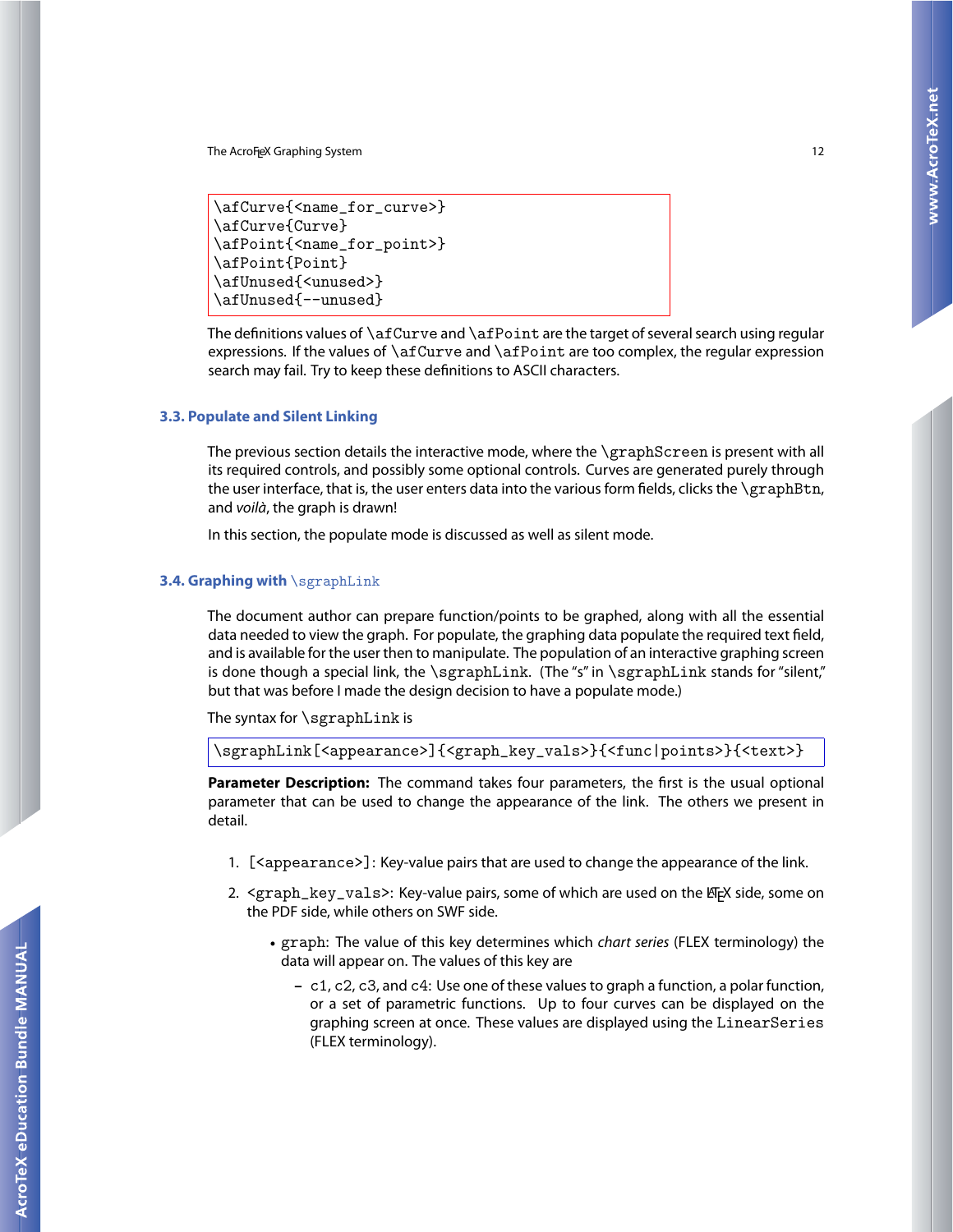- **–** a1, a2, a3, and a4: Same as above, but the region between the horizontal axis, and the graph is shaded in. These values are displayed using the AreaSeries (FLEX terminology).
- **–** p1, p2, p3, and p4: Use one of these values to plot points. These values are displayed using the PlotSeries (FLEX terminology).

Thus,  $graph = c2$  tells the graphing routines of Acro $F$ eX and the Acro $F$ eX Graphing widget to display this data on series c2.

If two curves or plots have the same value for graph, then the the one graphed last will overwrite the earlier one. If you want both curves or plots to appear on the graph together, give them different graph values.

When this key is not given a value, the default is c1.

• type: This key declares the type of curve, possible values are cart, para, and polar. This key is used mostly internally, and is normally not used. There is one situation that it is used. When defining a polar function, use type=polar. Thus, to define a polar function, type something like this:

```
\sgraphLink{type=polar,xInterval={[-1.5,1.5]},yInterval={[-1,2]},
        tInterval={[0,2*PI]},points=40,populate}
        \{1+sin(t)\}{\$r = 1 + \sin(\theta)}
```
Note the explicit use of type=polar; the parsing can identify a function of x and a set of parametric equations that are function of  $t$ , but help is needed for polar.

• populate: Possible values are true or false, typing populate is the same as populate=true. This switch signals the graphing routines on the PDF side to populate the required fields with the graphing data. The default is populate=false, do not populate, use silent mode.

**Populate versus Silent Modes:** The populate key is how populate mode is distinguished from silent mode: populate=true is populate mode, populate=false (or the populate parameter not listed) is silent mode. In populate mode, the target graphing screen must have all required control fields; in silent mode, the only control should be the \graphClrBtn button.

- connectwith: The method used to connect consecutive points on the graph, pos $s$ ible values are  $\tt curve$  and  $\tt segment$ . This value is passed to the Acro $F$ eX graphing widget. For function of  $x$ , the default is curve; otherwise, the default is segment. This value is ignored when the graph property signals plotting (p1–p4).
- points: The number of points to generate for plotting the current function. When the graph property signals plotting  $(p1-p4)$ , the points property is ignored. If the graph property signals graphing  $(c1-c4; a1-a4)$ , and argument #3 is a set of rectangular points, the points property must either not be present, or set to zero (points=0).
- xInterval: (Required) An interval on the  $x$ -axis, the interval must be in the form  $\{[a,b]\}$ , for example, xInterval= $\{[0,1]\}$ . For functions of x, this interval represents the domain over which the function is graphed. It also represents the left and right boundaries of the graphing window.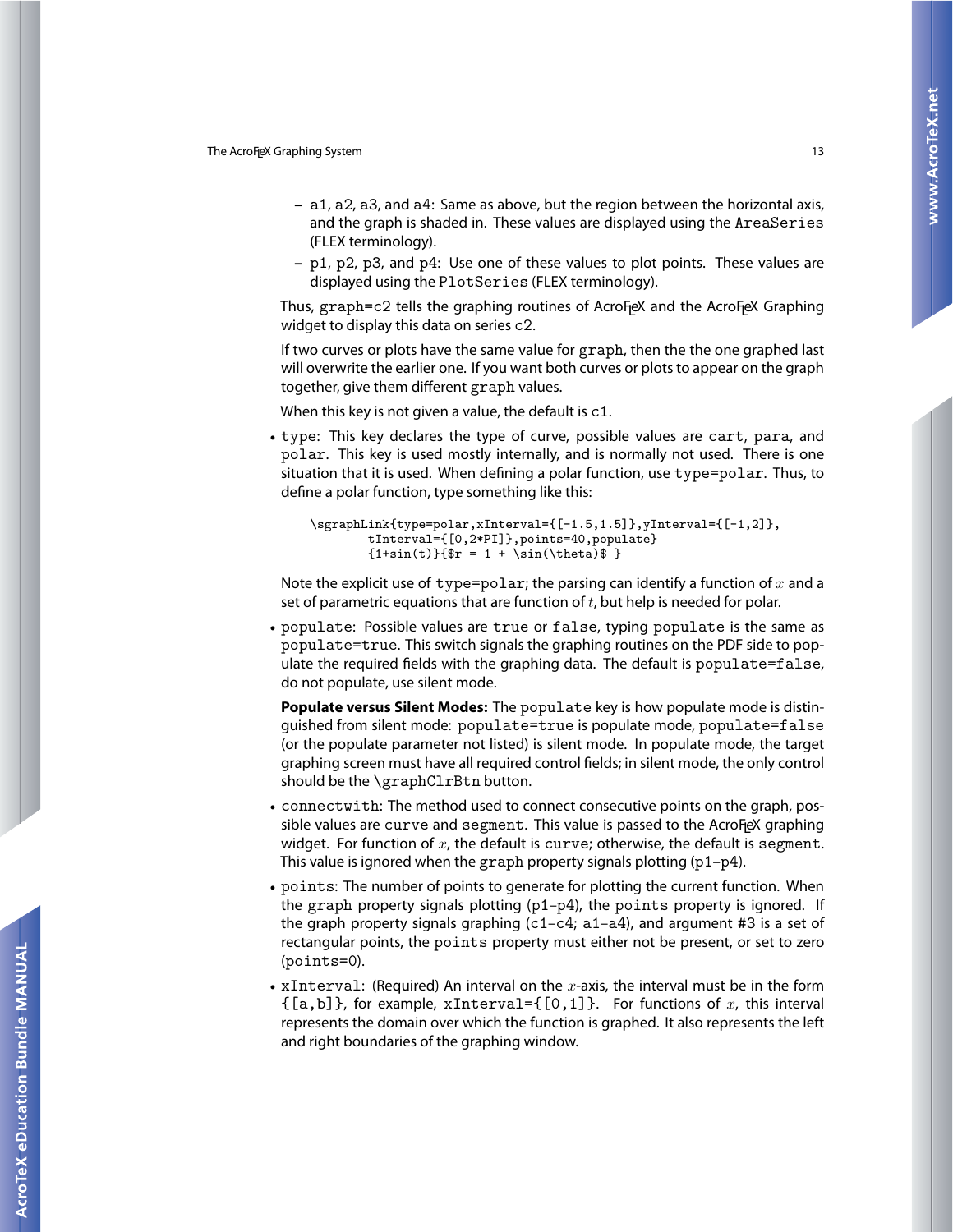**Important:** The xkeyval package parses these parameters. Because the interval notation contains a comma (,), the whole interval must be enclosed in braces so the parsing will be correct, as illustrated above.

• yInterval: (Required) An interval on the  $y$ -axis, the interval must be in the form {[a,b]}, for example, yInterval={[0,1]}. It represents the upper and lower boundaries of the graphing window.

As with xInterval, the interval needs to be enclosed in braces.

- tInterval: When plotting a set of parametric equations, or a polar function, this interval is required as a parameter. The interval is of the form  $\{[a,b]\}$ , including the braces, and represents the domain of the parameter. The tInterval must not be included otherwise, that is, for graphing a function of  $x$ . Some early EFX parsing tests whether the value of tInterval is empty (the default) or not. If nonempty, we assume the graphing is parametric or polar. For point plotting, tInterval must not be included in the parameter list.
- noquotes: When argument #3 is parsed, it is, by default, placed in double quotes, for example, "x^2"; however, there are some situations where the double quotes should not be used. (See the afgraph.tex file for one such example.) Possible values for noquotes are true and false. Including noquotes in the option list is equivalent to noquotes=true. The default is noquotes=false.
- wait: Possible values for wait are true and false. Including wait in the option list is equivalent to wait=true. The default is wait=false. When using \defineGraphJS to create a JavaScript action that will execute multiple calls to Graph\_xy or Graph\_xyt, list wait in the option list. This will cause a slight delay that allows the graphing screen to become activated, (if not already activated) before the graphing data is created and sent to the AcroF<sub>l</sub>eX graphing widget. See the example below in [Section 3.5,](#page-14-0) page 15.
- 3. <func|points>: This argument can be a function or a set of points.
	- A function can be three types: (1) a function of  $x$ ; (2) a function of  $t$ ; and a pair of function of  $t$ . If there is a single function of  $t$ , case (2), that is interpreted as a polar function, and graphed accordingly. The pair of functions must be functions of  $t$  and separated by a semi-colon (;); these are then interpreted as a set of parametric equations. For example,  $x^2$  would be graphed as a parabola;  $1+s$ in(t) would be graphed as a Cardioid in the polar coordinate system; and  $\cos(t)$ ;  $\sin(t)$  would be graphed as a circle.
	- Points can be input as a semi-colon-delimited list of rectangular coordinates. For example,  $(1,2)$ ;  $(2,3)$ ;  $(5,6)$ . Points can be plotted discretely, or plotted and connected with either a smooth curve, or line segments.
- 4. <text>: The text that the link is attached to, when this text is clicked, the defined action of populating the graph occurs.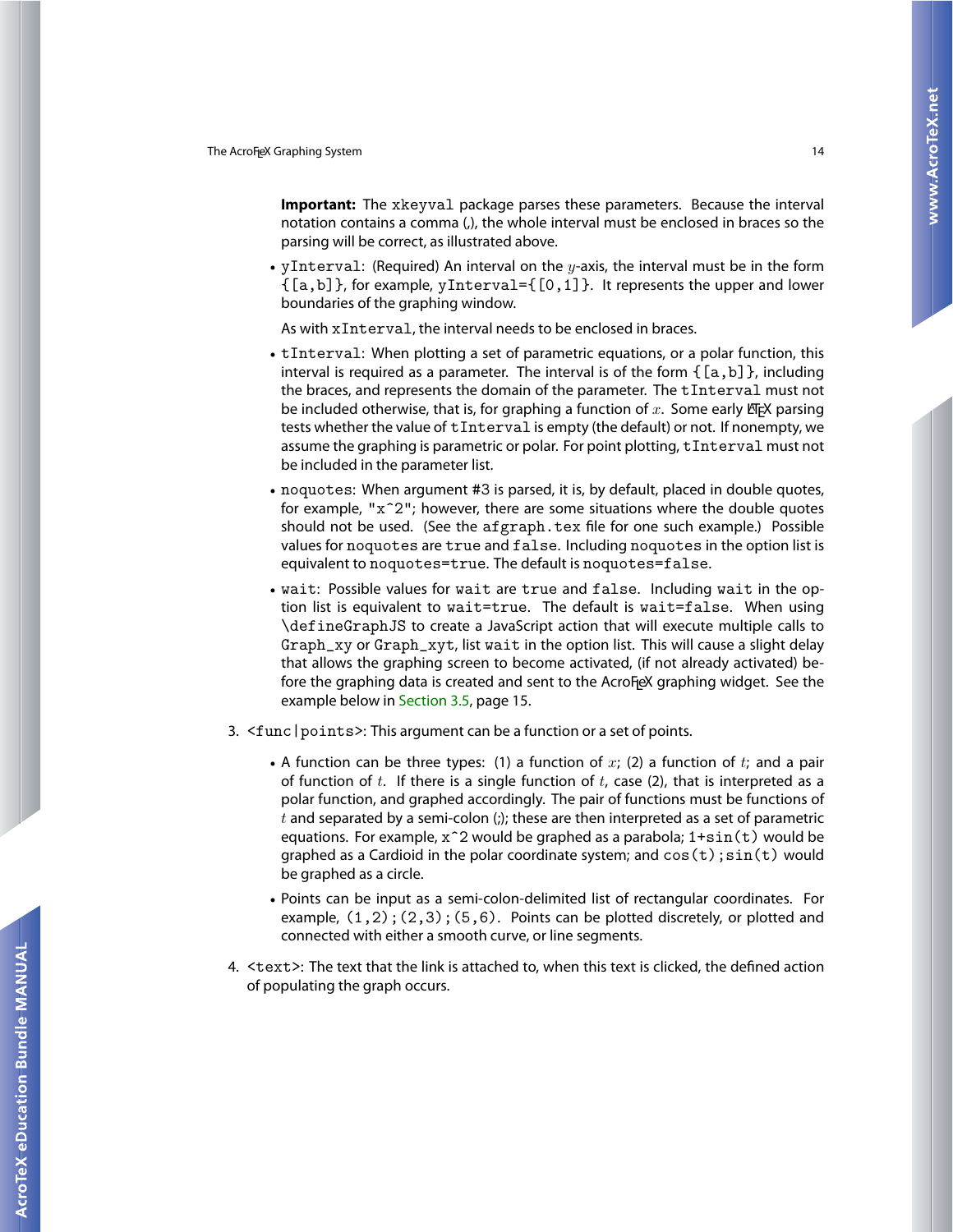#### <span id="page-14-0"></span>**3.5. Graphing with** \defineGraphJS

The \defineGraphJS is a command that expands to either Graph\_xy() or Graph\_xyt(), and is essentially the code used by  $\sqrt{\text{Link}}$ . Use  $\text{LimGraphJS}$  to create a custom link action or form field action to graph pre-packaged functions.

```
\defineGraphJS{<graph_key_vals>}{<func|points>}{<command>}
```
**Command Description:** \defineGraphJS defines a new command \<command> what will expand to  $Graph_xy()$  or  $Graph_xyt()$  fully populated by its arguments. This command can be used to create new actions that involve multiple calls to the AcroF<sub>l</sub>eX graphing routines.

**Parameter Description:** There are three required parameters.

- 1. <graph\_key\_vals>: The same key-value pairs as described for \sgraphLink.
- 2.  $\leq$  func | points>: An expression representing a function of x, a polar function of t, a set of parametric equations, or a set of points.
- 3. <command>: A command that this JavaScript code will be saved under.

An example of usage can be found in afgraph.tex, we present another example here, also included in afgraph.tex, that might suggest the value of this command. We construct a link that graphs a function and plots discrete points.

```
\def\DomX{[0,2PI]}\def\DomY{[-1,1]}
\defineGraphJS{graph=c1,wait,xInterval={\DomX},yInterval={\DomY},
    points=40}{sin(x)}{\mySineCurve}
\defineGraphJS{graph=p1,wait,xInterval={\DomX},yInterval={\DomY}}
    {(0,sin(0));(PI/2,sin(PI/2));(PI,sin(PI));(3PI/2,sin(3PI/2));
    (2PI,sin(2PI))}{\mySinePoints}
\setLinkText[\A{\JS{%
    \clearGraphJS\r
    \mySineCurve\r
    \mySinePoints
}}]{Consider the sine function and indicated points}%
```
Note the use of the wait key in both the definitions to give the graphing screen time to be activated and ready to receive data. Observe also the list of points is given in symbolic form, we let JavaScript calculate the values for us.

The command \clearGraphJS is used to clear the graphing screen before new curves are written to the screen. \clearGraphJS expands to the document-level JavaScript function that clears the graphing screen.

### **4. Customizations**

There are a number of English phrases that appear as tooltips or as messages in alert dialog boxes, as a result, the acroflex package has a language option.